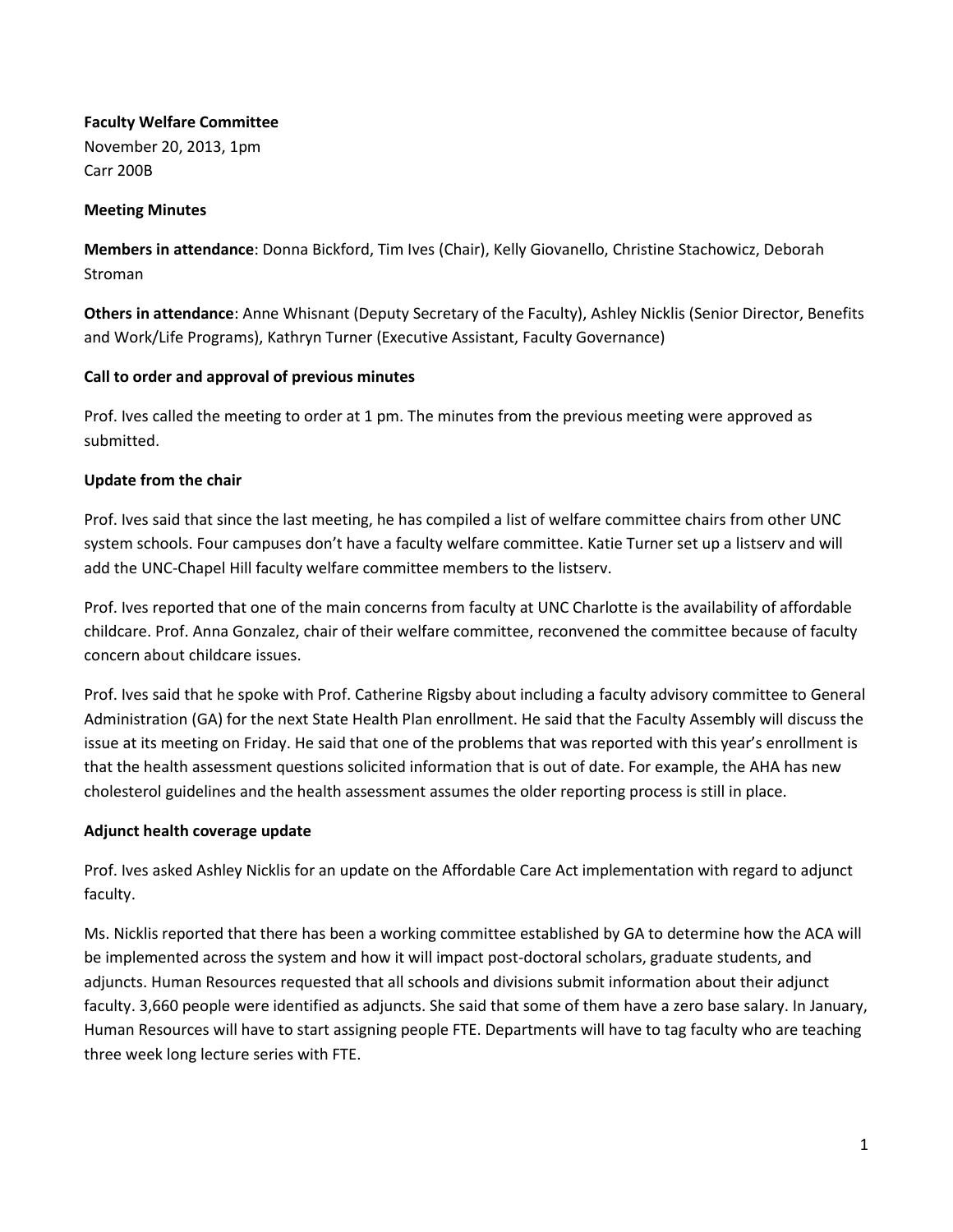Ms. Nicklis said that she expects that decisions about temporary workers and undergraduate students will be based on hours, but adjuncts will have to be assigned FTE. In most cases, adjuncts are given lump sum payments. She said that once FTE is assigned, adjuncts can't receive lump sum payments, but will be required to have an annualized salary. She said that system changes can't be made until Human Resources determines the business process. The business process will be shaped by the implementation of PeopleSoft.

Ms. Nicklis said that of all the adjuncts identified system-wide, about 500 adjuncts in the system would be eligible for health coverage and approximately 450 are currently working at UNC-Chapel Hill.

Prof. Ives offered to have the committee review the new procedures.

Ms. Nicklis said that might be helpful since Provost Dean is new in his role. She mentioned that HR staff will be meeting with business officers from the Academic Personnel Office in January. Brenda Malone will send an ACA update before she leaves the university.

Dr. Bickford said there is still a question about adjuncts who work in total over 30 hours at various campuses and whether their hours and courses will be cut.

Ms. Nicklis said that UNC-Chapel Hill would like to give the benefits if funds are available. She said that she is not sure how our campus will know if an adjunct faculty member is working at a different campus. She said it could be determined during the application process or through a dual-employment system.

Dr. Bickford said that she is concerned about people's hours getting docked who are working more than 30 hours so GA can avoid giving them health insurance.

Ms. Nicklis said that there have been recent examples of adjuncts getting their hours cut back. In Virginia, legislation was passed to limit the number of hours temporary workers can work. She said that Raleigh may not opt do that. Including more people in the State Health Plan could mean more money for the Plan. The issue is that one campus may have funds to provide the health insurance, while another may not. She said she is not sure if there is a way to correct this problem.

Ms. Stachowicz asked if the control group designation complicates getting health insurance for adjuncts employed at multiple campuses.

Ms. Nicklis said that the majority of adjuncts who would be affected are working across departments at UNC-Chapel Hill, not at other campuses. She said that designating the control group as the UNC system adds some complexity.

# **Discussion about faculty welfare priorities**

Prof. Ives thanked Ms. Nicklis for the update. He said that he recently read through past FWC minutes and reports and outlined recurring issues. He said he spoke with Vice Provost Ron Strauss at the last Faculty Council meeting and asked him where resolutions are submitted once they are adopted by the FC. Prof. Ives said the resolutions are submitted to the Provost's Office. Dr. Strauss offered to attend the Faculty Welfare Committee meeting to discuss faculty retention. He said that chancellor is looking for solutions. Prof. Ives asked the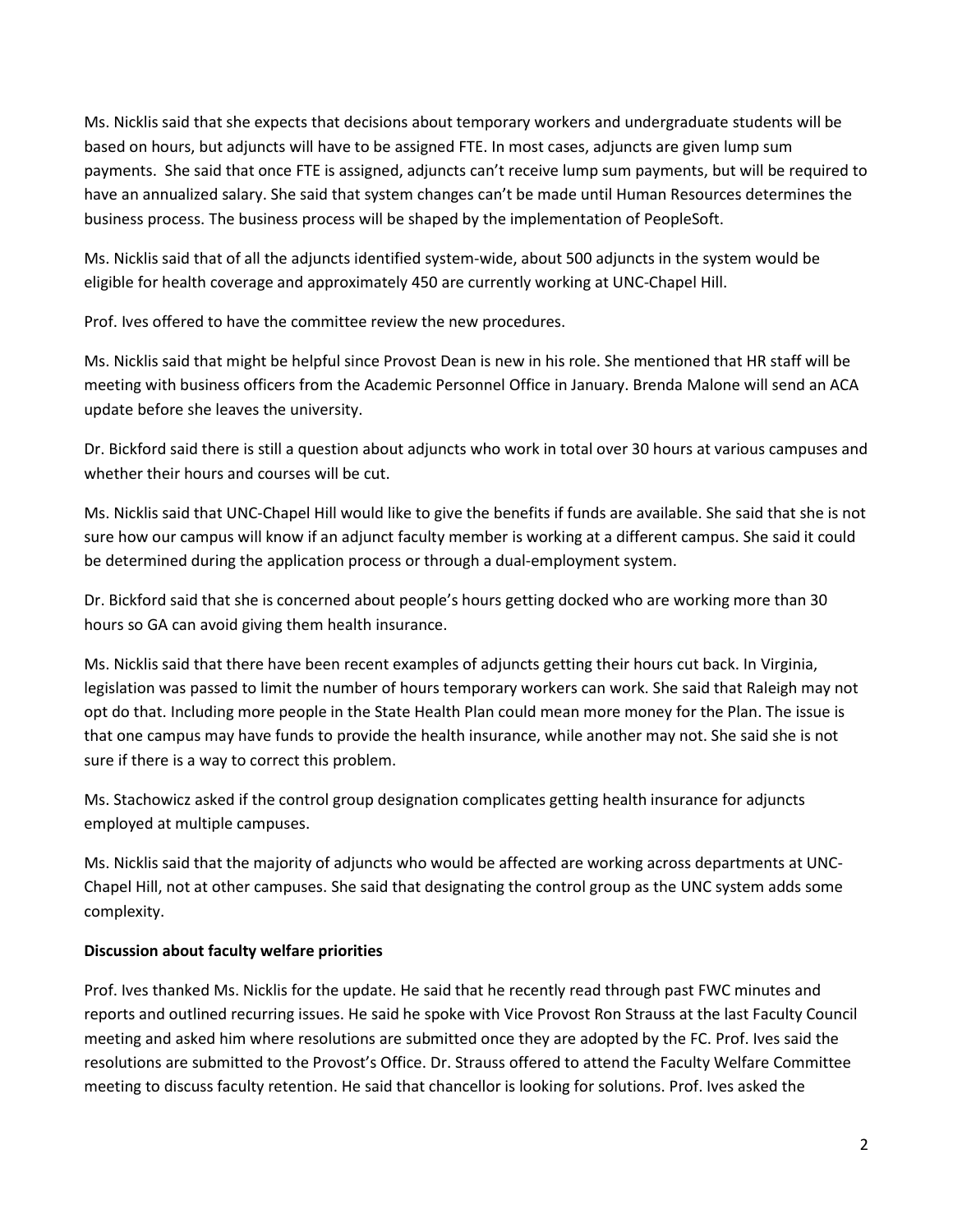committee to look at the list of issues and identify additional ones they would like to add. He also asked how the committee would like to prioritize the issues on the list.

Ms. Stachowicz suggested identifying issues that are achievable and pursuing solutions to those issues. She mentioned that the University Library has its own HR office with an HR representative who is available to answer benefit questions.

Ms. Nicklis said that every department has an HR representative, whether they are physically located in the department, at the UBC, or at the Dean's level. She said that most departments in the the College and School of Medicine have individuals in each department. She said that some HR representatives have been moved to the Dean's level. She said the university uses a decentralized HR model, which sometimes makes it difficult to determine who responsible for communication.

Prof. Ives asked whether changes in HR are leaving faculty out of the loop.

Prof. Stroman said that many believe HR should have more faculty resources online. She said that all the items on the list are equally important.

Prof. Giovanello said it might be helpful to assess where each of the issues stand. For example, new tenure guidelines have been put in place since the past reports were written.

Ms. Nicklis asked what the tenure policies are.

Prof. Giovanello replied that each department has a different set of standards.

Ms. Nicklis asked if there is a way of knowing that deans are enforcing those standards.

Dr. Whisnant said that she remembers that a national survey was administered to junior faculty at UNC-Chapel Hill to assess their familiarity with tenure policies. She will look for more information.

Dr. Bickford said there are some simple solutions for making information easier to find for faculty. For example, she said that the "stop the tenure clock" guidelines are not posted online. She also suggested creating a parental leave policy that requires faculty to opt out, rather than opt in.

Prof. Stroman asked if the faculty need a central office or their own HR infrastructure.

Prof. Ives said that many of the documents he reviewed refer back to who is responsible for implementing changes and guidelines. Sometimes it is the Provost's Office, the Academic Personnel Office, or HR.

Dr. Whisnant said that the university has recently created a central policies webpage (policies.unc.edu) containing links to HR, the Academic Personnel Office, and the Faculty Code. She said there is also information under the academic personnel policies webpage. Dr. Whisnant added that it might be helpful to categorize the issues by who has oversight and then determine whether the committee can have an impact.

Prof. Stroman said she would like to see a faculty member advising the chancellor on welfare issues.

Prof. Ives said that Ron Strauss holds that position, but is very busy.